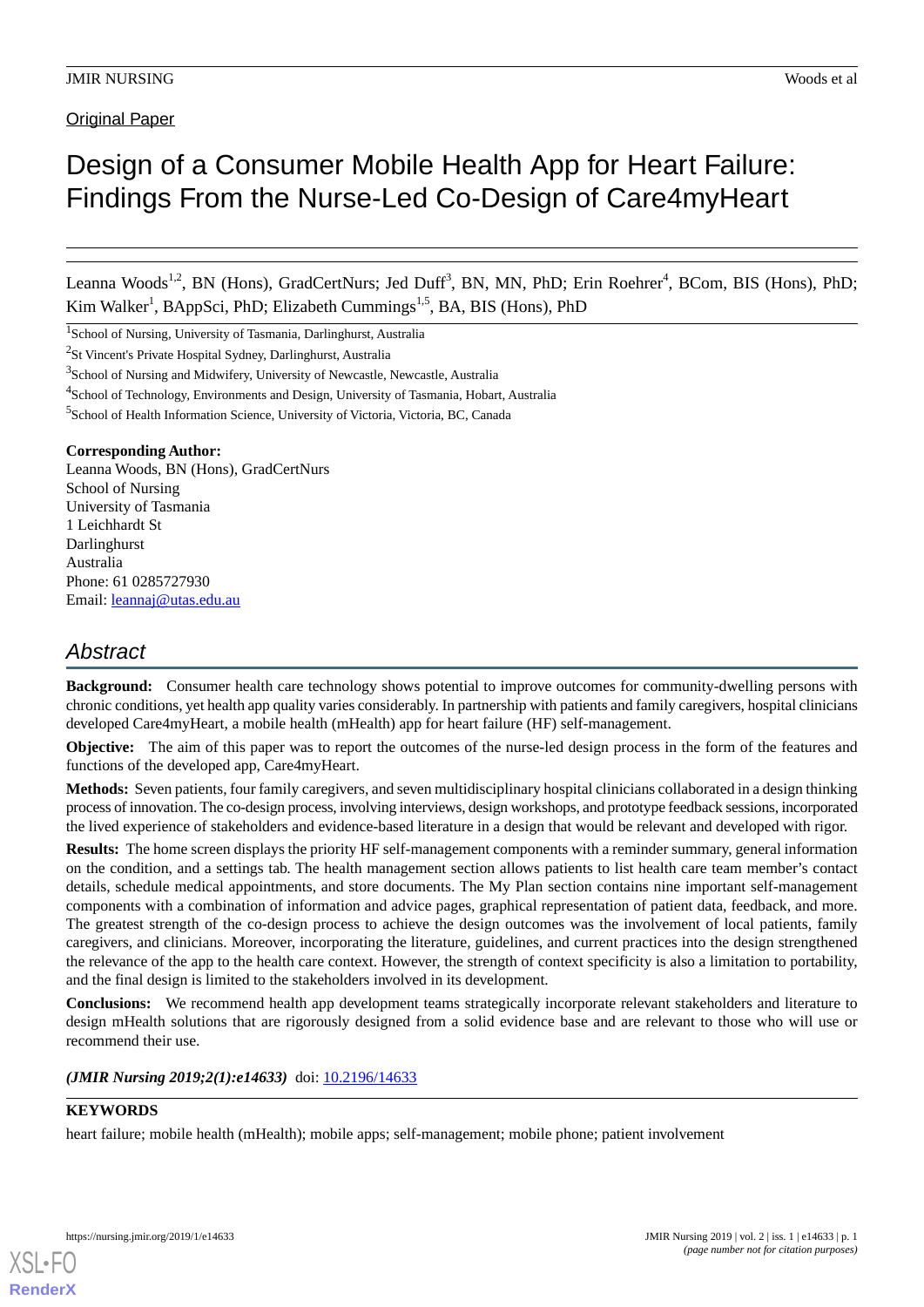## *Introduction*

The management of chronic conditions is an important public health challenge [\[1\]](#page-10-0). Globally, 26 million people live with heart failure (HF) [\[2\]](#page-10-1), a chronic condition with considerable economic burden [\[3](#page-10-2)] that places great stress on patients, caregivers, and health care services [[2\]](#page-10-1). Supporting patients and caregivers in long-term HF care is essential [[2\]](#page-10-1) with self-management linked to better quality of life, lower mortality, and readmission rates [[4\]](#page-10-3). For these reasons, self-management is supported by health care policy [\[5](#page-10-4),[6\]](#page-10-5) and is the mainstay for disease management in HF [\[4](#page-10-3),[7](#page-10-6)]. However, as with many chronic conditions, patients with HF find it difficult to follow self-care advice because it can be complex and challenging to sustain behavior change over the long term [[4\]](#page-10-3).

In an era of rapid technological advancement, there is a growing interest in consumer digital health to help with improving health. Out of the 318,000 plus mobile health (mHealth) applications (apps) available to consumers across the world [\[8](#page-10-7)], an abundance of health apps are available for self-monitoring [[5\]](#page-10-4) with condition management apps now accounting for 40% of apps [[8\]](#page-10-7). The widespread interest among patients with chronic conditions to use health technologies stretches across health status, age, and other sociodemographic variables [[9\]](#page-10-8). The quantity and variety of mHealth apps available present an overwhelming choice for consumers [\[8](#page-10-7),[10\]](#page-10-9), often without guidance from their health care provider [[10\]](#page-10-9).

From the health provider perspective, the lack of evidence regarding the effectiveness of mHealth apps to improve health care outcomes limits their addition to treatment protocols [[10\]](#page-10-9). Particular concerns are around the evidence of consumer apps regarding accuracy, efficacy, and security [\[10](#page-10-9)], and the inconsistent impact on disease control and health care utilization [[11\]](#page-10-10). Most apps are developed outside health care systems [[10\]](#page-10-9), the average app quality is often low [\[8](#page-10-7)], and some may even threaten patient safety and privacy [[12\]](#page-10-11). mHealth apps are neither yet established for widespread and sustained use nor embedded in the Australian health policy [\[5](#page-10-4)]. More locally, our health service's HF team does not currently recommend a HF self-management app to patients. However, the body of evidence regarding the health impacts of mHealth apps is expanding [[5,](#page-10-4)[8\]](#page-10-7), exampled by the growing number of clinical trials in recent years [[10\]](#page-10-9), and the value of mHealth to improve health care delivery is high among providers [\[10](#page-10-9)].

If we are to embrace consumer digital health care for its potential to address the burden of chronic conditions, interventions need to be well designed, evidence-based, and fit-for-purpose for health care providers and health care consumers alike. With this in mind, the aim of this research was to use co-design processes to develop a consumer mHealth intervention for HF self-management that is both relevant to stakeholders and developed with rigor. This paper reports the outcomes of the nurse-led design process in the form of the features and functions of the developed app, *Care4myHeart*.

## *Methods*

### **Methodology**

This research was informed by the Design Science Research Cycles proposed by Hevner [[13\]](#page-10-12) and refined by the research team [\[14](#page-10-13)]. Hevner's framework consists of 3 cycles: design, relevance, and rigor. The relevance cycle consists of context-specific inputs from the environment, and the rigor cycle incorporates theories and methods from the existing knowledge base [[13\]](#page-10-12). Data from both cycles were incorporated into the design cycle where the innovation was developed and iteratively refined [\[13](#page-10-12)].

#### **Design Process**

The systematic design and development followed the Stanford University's Design Thinking Process of innovation [[15\]](#page-10-14). The 5-stage process enlisted incorporated empathizing with stakeholders, defining the health care challenge, ideating possible solutions, creating a rapid prototype, and testing with end users [[15\]](#page-10-14). Embedded in the research is co-design. Co-design is a design-led process incorporating creative and participative principles and tools to actively involve a diverse group of stakeholders to explore, develop, and test solutions to shared challenges [\[16](#page-10-15)]. Clinicians, patients, and family caregivers were recruited from our health service, a large metropolitan tertiary hospital campus specializing in cardiac care in metropolitan Sydney, Australia. Clinicians included 2 nurse practitioners, 1 nurse consultant, a dietitian, a physiotherapist, a pharmacist, and a cardiologist. Design activities were led by a cardiac clinical nurse specialist and occurred on the hospital campus or via email as required. Ethical approval was granted from the University of Tasmania and St Vincent's Private Hospital Sydney. First, we present the design processes enlisted in the empathize and define phase, followed by creative, dynamic processes within the ideate and prototype phase.

#### **Empathize and Define**

Interviews were conducted with 7 patients, 4 family caregivers, and 7 clinicians to identify experiences, challenges, and opportunities regarding the lived experience of the main stakeholders. The following design artefacts—material objects that can be viewed by others, used to challenge perceptions, and inspire new ideas [[17\]](#page-10-16)—were created by the research team from analysis of the data:

- 1. Journey map: a list of daily self-care activities and associated emotional responses.
- 2. Stakeholder map: personal and professional persons involved in self-care.
- 3. Personas: 4 diverse characters representing patient needs and insights [\[18](#page-10-17)].
- 4. Current care summary: health professional's critique of self-care support [\[19](#page-10-18)].
- 5. Clinical relevance information: considerations for the effective implementation of the mHealth app [[19\]](#page-10-18).

The design brief was developed by the research team (authors 1, 2, 4, and 5) from analyzing the design artefacts. It is a result of the composite of the design artefacts as interpreted by the

```
XSL•FORenderX
```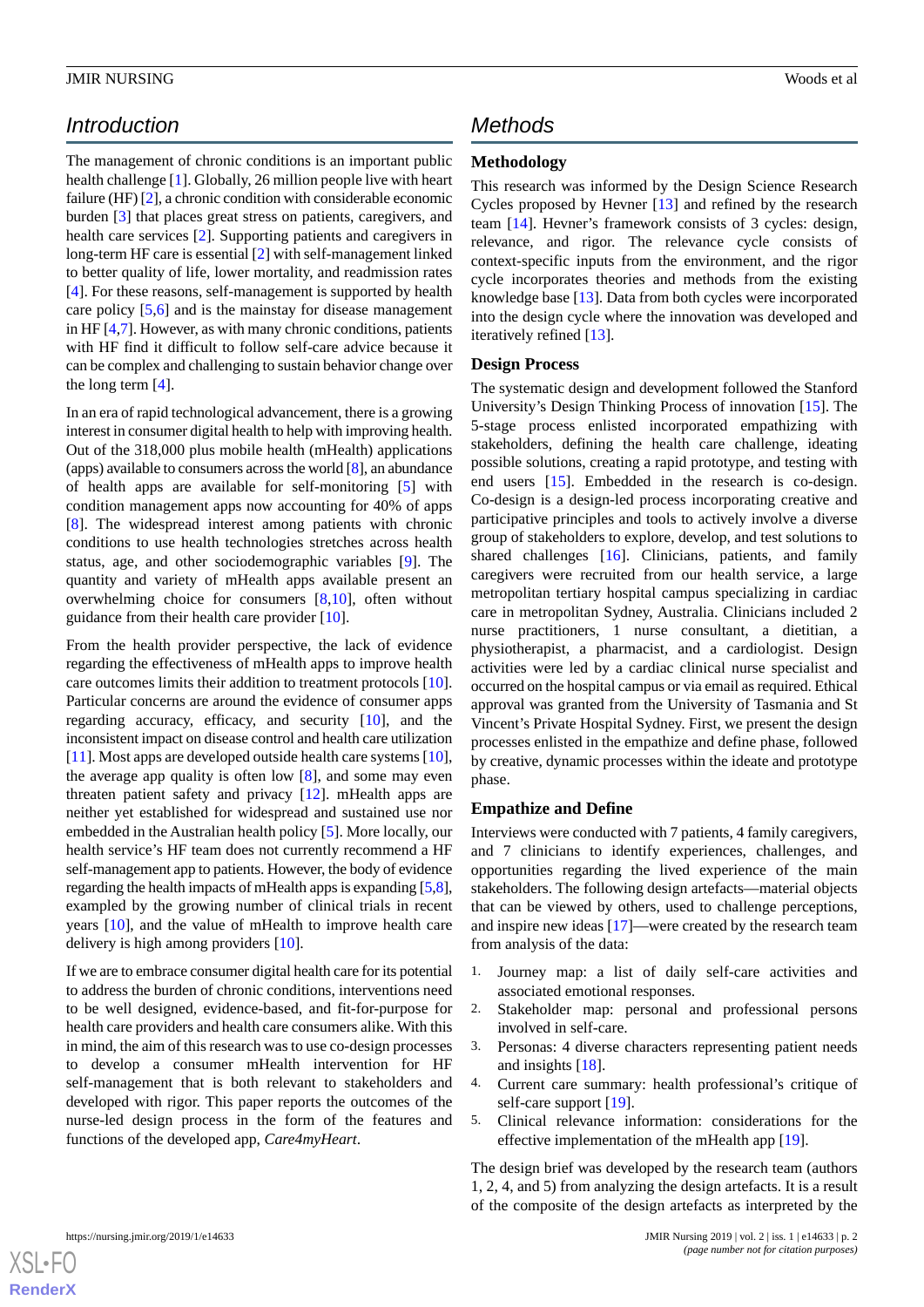research team. The design priorities within the brief were to (1) address medication and symptom management challenges, (2) involve some form of self-care plan, and (3) manage all stakeholders in care, as well as being evidence-based, useful, simple, and easy to use [[19\]](#page-10-18).

#### **Ideate and Prototype**

A subset of 11 participants representing each of the three stakeholder groups (seven clinicians, three patients, one family caregiver) participated in two workshops and 4 months of iterative prototype development in 2017 [[20\]](#page-10-19). This subset of participants will hereafter be referred to as *co-design team members*. Firstly, design artefacts were actively used in timed and focused group activities within the workshops resulting in a storyboard of the initial design on a whiteboard. Thereafter, individual co-design team members met with the design lead to refine the prototype referring to the design artefacts and other resources as required. A recurrent analysis of the academic literature, local policies, national guidelines, standards, online resources, and self-management tools ensured consistency with the evidence base. Co-design team members identified these resources as needed and referred to them intermittently throughout the development. The skills, knowledge, and experience of each co-design team member was incorporated in version updates which involved an ongoing and collaborative negotiation between co-design team members to decide on the content. The final software version reported in this paper represents the outcomes of the design cycle as the team's

collective decisions regarding the features and functions of the app.

## *Results*

The findings elicited throughout the co-design process are reported alongside each app component in a justification of the final app design. First, we present an overview of the app and thereafter describe the app's 3 main sections.

#### **Design Overview**

*Care4myHeart* is an evidence-based, modular, patient-facing consumer mHealth app for Android and iOS. The app interface consists of 3 main sections: (1) the *home screen*, (2) the *health management* section, and (3) the *My Plan* section. The home screen is the initial contact with the app's interface and contains the priority and daily components of HF self-management, reminder summary, general information on the condition and a settings tab (see [Figure 1](#page-2-0)). As much of the self-management work for patients with long-term conditions is associated with management of medical documentation, medical appointments, and health care team interactions, health management tools are included in the app's design and are reported under the heading *health management* (see boxed sections, [Figure 1\)](#page-2-0). The *My Plan* section includes nine components of HF self-management and the favorites option (see [Figure 2\)](#page-3-0).

The three main sections of the app are described further with a description of the rationale behind the design.

<span id="page-2-0"></span>

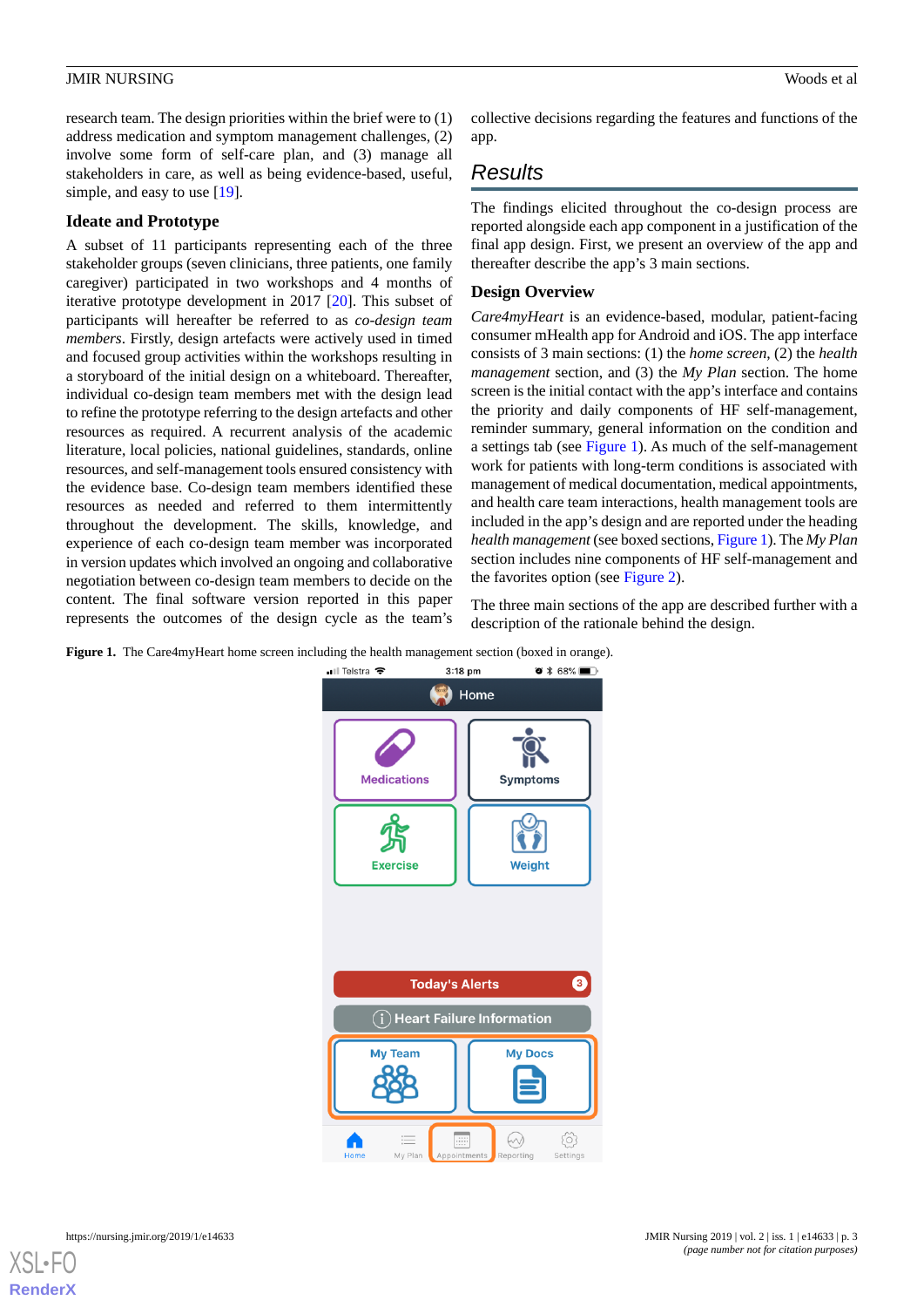<span id="page-3-0"></span>**Figure 2.** The Care4myHeart app "My Plan" section.

| <b>■Il Telstra 字</b> |                    | 3:22 pm                           | $\bullet *$ 67%         |          |
|----------------------|--------------------|-----------------------------------|-------------------------|----------|
| $\zeta$ Home         |                    | My Plan                           | Favourites $\heartsuit$ |          |
|                      |                    |                                   |                         |          |
| D                    | <b>Medications</b> |                                   |                         | $\equiv$ |
| 횫                    | <b>Symptoms</b>    |                                   |                         | $=$      |
| 货                    | <b>Exercise</b>    |                                   |                         | =        |
| $\mathbb{C}$         | Weight             |                                   |                         | ≡        |
| Ő                    | Fluid              |                                   |                         | $=$      |
| 9                    | Wellbeing          |                                   |                         | =        |
| VΪ                   | <b>Diet</b>        |                                   |                         | $=$      |
| v,                   |                    | <b>Blood Pressure &amp; Pulse</b> |                         | $\equiv$ |
|                      | <b>My Future</b>   |                                   |                         | ≡        |
|                      |                    |                                   |                         |          |



#### <span id="page-3-1"></span>**Section 1: Home Screen**

[Table 1](#page-3-1) presents the home screen design which comprises the *My Plan* subsection, HF information, today's alerts, and settings.

**Table 1.** Care4myHeart's home screen design and rationale.

| <b>Subsection</b>         | <b>Item</b>                                                                  | Rationale                                                                                                                                                                                                                                                                                                                                   |
|---------------------------|------------------------------------------------------------------------------|---------------------------------------------------------------------------------------------------------------------------------------------------------------------------------------------------------------------------------------------------------------------------------------------------------------------------------------------|
| My Plan icons             | Nine self-management components; fa-<br><i>vorites</i> appear on home screen | Design priority to involve some kind of self-care plan; clinicians wanted<br>individualized care plan which involves the patient and family; standards<br>$[21]$ and recommendations [7] for the ongoing management of $HFa$ .                                                                                                              |
| Heart failure information | Information pages: overview, symptoms,<br>and treatments                     | Design priority to have an evidence-based resource that would be useful,<br>simple, and easy to use; clinicians wanted early, regular, clear, appropriate,<br>basic, and needs-based educational material; health literacy considerations;<br>the credible source for the information was the St Vincent's Heart Health<br>website $[22]$ . |
| Today's alerts            | List of tasks to be completed                                                | The literature highlights the key measures to track in HF and the impor-<br>tance of setting self-care goals $[23-25]$ .                                                                                                                                                                                                                    |
| Settings                  | Enter baseline data and set goals                                            | The team referred to the key measures to track in HF and recommendations<br>to set self-care goals $[23-25]$ .                                                                                                                                                                                                                              |

<sup>a</sup>HF: heart failure.

#### *My Plan*

 $X$ SL•F $O$ **[RenderX](http://www.renderx.com/)**

This subsection is based on the principles within the Australian standards [[21\]](#page-10-20) and recommendations [\[7](#page-10-6)] for the ongoing management of HF which emphasize the need for self-care education and support [\[7](#page-10-6)]. The core requirements of these standards are the provision of clear and reliable information on symptoms, exacerbating factors, and both medical and lifestyle management [\[7](#page-10-6)]. The benefit of *My Plan* subsection is the

modular approach providing an option as to which subsections are pertinent, in appreciation that individually tailored management plans are recommended as a tool to support care coordination [\[21](#page-10-20)] and optimize wellness. For relevance to the health care context, clinicians believed individualized care planning could be improved in current practice with a key design priority to involve a self-care plan. The favorites function—allowing users to select their individual priority *My Plan* components—displays important self-management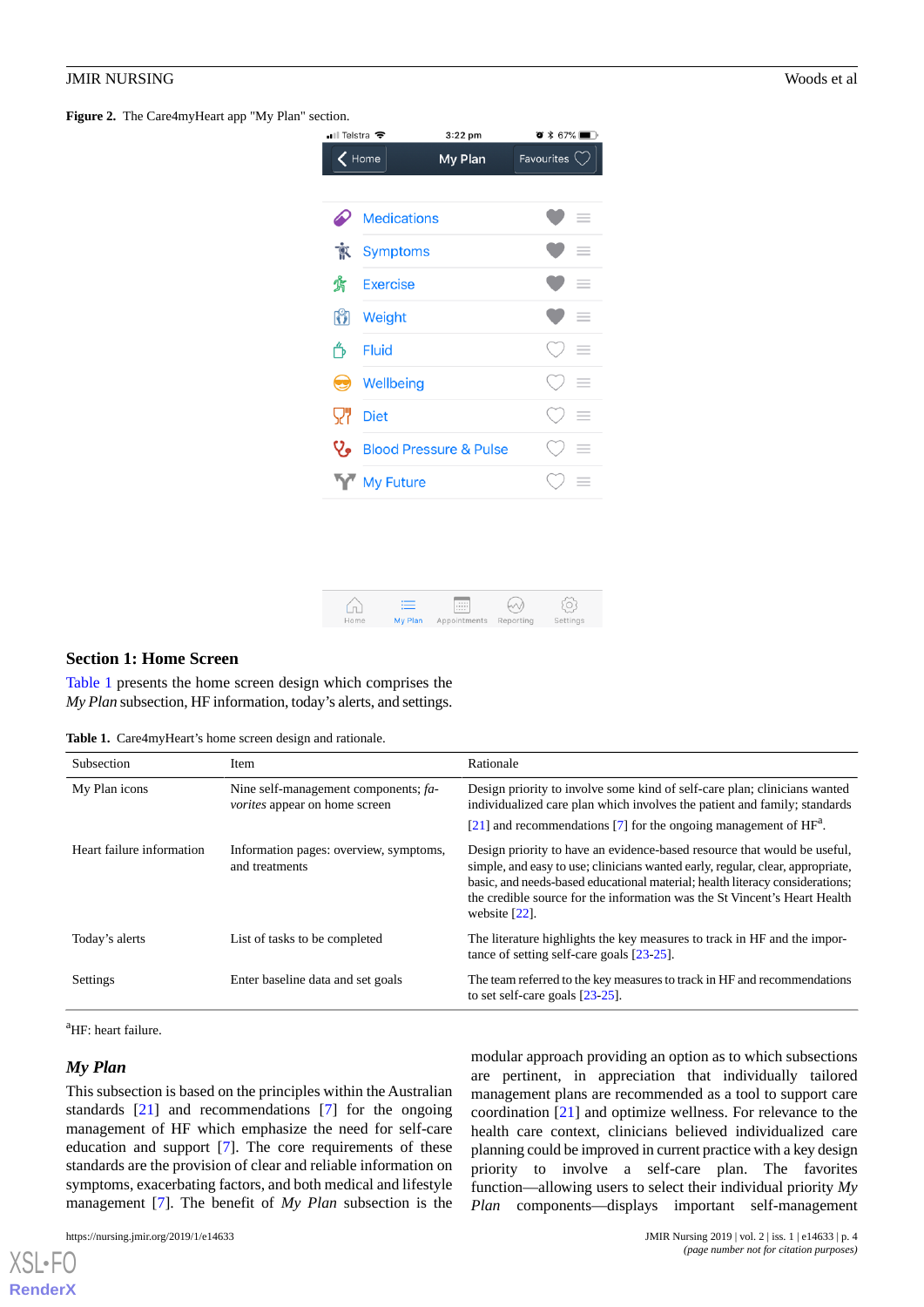subsections on the home screen. Having favorites displayed on the home screen was especially relevant as it actively facilitates the involvement of patients and family in individualized care planning during the set-up process, through choice of components from the *My Plan* list *and* number of components based on their preferences and goals.

#### *Heart Failure Information*

HF information, written in plain English including an overview of the condition, common symptoms, and treatments, is found via a button on the home screen accessible by patients and their family. The information was sourced from the St Vincent's Heart Health website [\[22](#page-10-21)] and deemed an appropriate inclusion by clinicians and patients alike. The HF information section provides an opportunity to communicate educational material in *patient-friendly* language as a useful, clearly displayed repository of evidence-based information, as prioritized by clinicians and noted in the design brief. Clinicians recognized that educational material for patients with HF should be given early, regularly and should be clear, appropriate, basic, and needs-based. Previous work with health writers for the website content was discussed in the design workshops, and thus, paragraph sizes were limited to 4 to 5 lines, and large text sizes were used to improve readability for patients. Providing a HF information summary clearly visible on the home page was deemed important by the co-design team who often encounters

<span id="page-4-0"></span>**Table 2.** The health management section design and rationale.

family members asking for details about the condition and its treatments.

#### *Today's Alerts*

A summary list of self-management tasks for the user to complete for the day (today's alerts) was a priority design inclusion. Local clinicians believed that follow-up with patients should be improved in current care to aid memory. The co-design team members considered reminders and scheduling important functions of the app to be addressed and are, therefore, included features in the alerts summary.

#### *Settings*

Baseline self-management data and patient goals are personalized in the app's settings. The co-design team members prioritized patient ownership, interactivity, and tracking as important for the user experience. In the app settings, the key measures to track [[23](#page-10-22)[-25](#page-11-0)] or goals to be set relate to weight, fluid restriction volume, blood pressure (BP), pulse, daily steps, and number of exercise videos to be viewed daily.

#### **Section 2: Health Management**

The *health management* section of the app provides the opportunity for users to enter medical appointments into a calendar, digitally store medical documents, and list contact details for all personnel involved in their care. The design and rationale are summarized in [Table 2.](#page-4-0)

| Subsection   | Item                                                                    | Rationale                                                                                                                                                                                                                                                                                                                      |
|--------------|-------------------------------------------------------------------------|--------------------------------------------------------------------------------------------------------------------------------------------------------------------------------------------------------------------------------------------------------------------------------------------------------------------------------|
| Appointments | Add medical appointments including detail                               | Patients experienced challenges managing multiple appointments with family<br>caregivers often assisting; clinicians believed follow-up and connected care is not<br>done well in the health service; scheduling and reminders were a priority; reviewed<br>current tools for documenting clinic and doctor visits $[23,25]$ . |
| My Docs      | Store, review, and share test results, letters,<br>and referrals        | Some patients wanted test results but may misplace documentation; clinicians<br>wanted to include or track data, facilitate team communication, and maximize<br>and join care; reviewed tools to document health records [23,25]; hospital's dis-<br>charge checklist contains echocardiogram results [21].                    |
| My Team      | Contact details of emergency contact person<br>and health professionals | Patients frequently liaise with their health care team but experience poor informa-<br>tion sharing between health care providers; a design priority was to manage all<br>stakeholders in care well and facilitate team communication; referred to the rec-                                                                    |
|              |                                                                         | ommendations [7] and standards [21] for multidisciplinary care in $HFa$ ; the liter-<br>ature highlights the importance of team communication [24] and provides tools<br>to document their contact details $[23-25]$ ; the hospital's HF discharge checklist<br>contains postdischarge care and follow-up details [21]         |

<sup>a</sup>HF: heart failure

#### *Appointments*

The appointments tab contains a calendar to add, review, and set reminders for medical appointments with the ability to add detail needed for the appointment. The HF self-management literature lists the importance of keeping track of clinic and doctor visits [\[23](#page-10-22),[25\]](#page-11-0). Locally, clinician's critique of current self-management support is that follow-up care and connected care is not done well, and the co-design team prioritized *scheduling and reminders* as design priorities. From the patients' perspective, there were reported challenges managing multiple medical appointments as some choose to take notes immediately

after appointments to summarize the conversation to capture the complexity of care. Especially, necessary for those living in rural areas who need to travel for specialized medical care, careful coordination of appointments effectively could improve time away from loved ones, avoid early wake-ups, and missing meals or medication doses. Furthermore, some family caregivers reported feeling like project managers, regularly assisting with scheduling, and attending medical appointments causing feelings of being overwhelmed with caregiver responsibilities. These important patient- and family-centered considerations were incorporated in design improvements of the appointments section.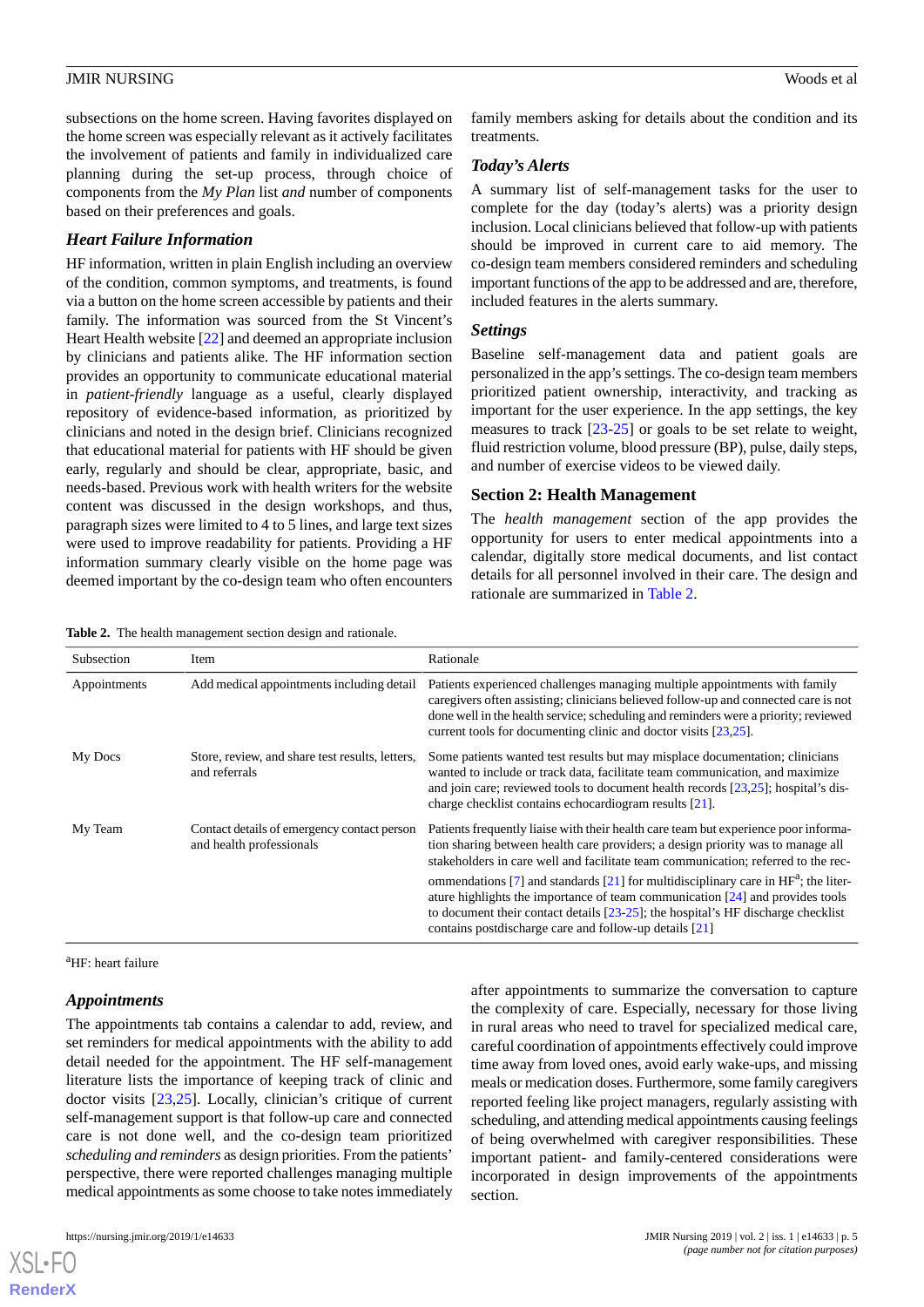#### *My Docs*

The My Docs (documents) section provides an opportunity to store, review, and share test results, letters, and referrals. Documenting health records [\[23](#page-10-22),[25\]](#page-11-0) is important in managing one's health, and the health service's HF discharge checklist contains echocardiogram results (Appendix F [[21\]](#page-10-20)) for effective communication when moving between care settings. During workshops, the co-design team determined that it was relevant to the patient persona who want to know echocardiogram and pathology results but may periodically misplace this documentation. From the perspective of clinicians, a design priority was to include or track patient data for the purposes of reviewing this data later. The My Docs section was seen as a way for the patient to facilitate communication between the health care team, to better maximize and join care between health care providers and settings.

#### *My Team*

My Team lists the contact details of the user's emergency contact person and the health professionals relevant to their care. The recommendations [[7](#page-10-6)] and standards [\[21](#page-10-20)] for multidisciplinary care demonstrate the importance of patients engaging effectively with their care providers through, for example, communication with health professionals [[24\]](#page-11-1) and documenting their contact details [\[23](#page-10-22)-[25\]](#page-11-0). The hospital's discharge checklist contains specific details regarding the person(s) responsible for postdischarge care and follow-up in the community (Appendix  $F[21]$  $F[21]$ ). This section was considered relevant by all stakeholders throughout the app's design. Patients may have an available and approachable multidisciplinary team, foster relationships with respect and trust with doctors and nurses in their health care team and seek care regularly.

However, participants also reported poor information sharing between health care providers and may be unsure who else is providing care for them commonly relying on memory. The stakeholder map identified that the patient's spouse and general practitioner are the most likely personal and professional involved in HF self-management. Other members of the family and the pharmacist were also frequently involved, followed by a person's employer or friends and specialist. In terms of the relevance of the My Team section to health care providers, clinicians wanted a tailored care plan that includes the multidisciplinary care team to ensure that care was holistic, and the design brief emphasizes the importance of managing all stakeholders in care well. Clinicians communicated their concerns of health inequality as some patients have poor access to specific multidisciplinary team members. Finally, during design workshops, the co-design team prioritized team communication as a priority function. These factors resulted in a group decision to include a list of names and details of all persons involved in the care of a person with HF.

#### **Section 3: My Plan**

This section includes nine subsections of HF self-management, and the favorites option and is summarized in [Table 3](#page-6-0). Each of the nine self-management subsections (listed in no particular order) were included because they are considered as the key in the ongoing management in HF and a relevant, useful, and helpful inclusion by patients, family caregivers, and clinicians. This is based on the local clinical service framework which supports that all patients with HF *should have access to individually tailored, disease management*, and rehabilitation services offered on an outpatient or community basis (p. 29 [[21\]](#page-10-20)).

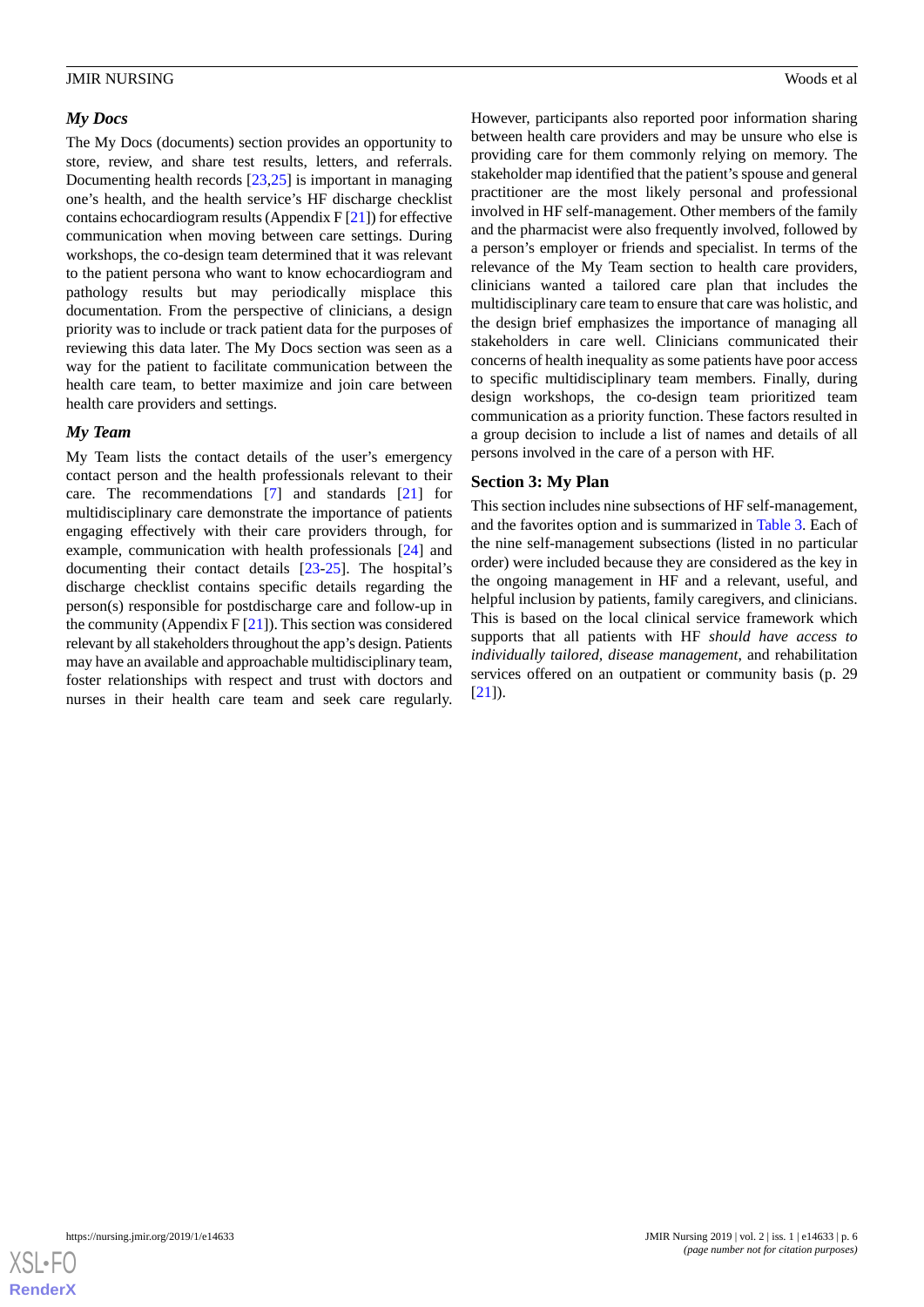<span id="page-6-0"></span>**Table 3.** The My Plan section design and rationale.

| Subsection                       | Item                                                                                                                                                       | Rationale                                                                                                                                                                                                                                                                                                                                                                                                                                                                                                                                                                                                                      |
|----------------------------------|------------------------------------------------------------------------------------------------------------------------------------------------------------|--------------------------------------------------------------------------------------------------------------------------------------------------------------------------------------------------------------------------------------------------------------------------------------------------------------------------------------------------------------------------------------------------------------------------------------------------------------------------------------------------------------------------------------------------------------------------------------------------------------------------------|
| Symptoms                         | Infographic of common signs and symp-<br>toms; help seeking information; understand-<br>ing deterioration information                                      | Patients reported frequent, varied symptoms. Some were frustrated by multiple,<br>interacting, and complex symptoms or lacked understanding of the treatment ra-<br>tionale in lessening symptom burden; the design brief highlighted the importance<br>of addressing symptom management challenges; the co-design team wanted infor-<br>mation and self-help which is visual and simple; source of the infographic was<br>the St Vincent's Heart Health website $[22]$ ; when deciding on the content for the                                                                                                                 |
|                                  |                                                                                                                                                            | information and advice pages, $HFa$ patient information booklets [23,24], the St<br>Vincent's Heart Health website [22] and the chronic HF action plan [24] were<br>referred to.                                                                                                                                                                                                                                                                                                                                                                                                                                               |
| Medications                      | Medication, previous medications, and aller-<br>gy list; medicine information; diuretic plan                                                               | Clinicians believed medication management should be better supported; patients<br>reported challenges with managing their medications with caregivers often in-<br>volved; medication information was an important design feature, with specific<br>insights and expertise provided by the pharmacist; the team referred to HF medicine<br>information in patient education booklets $[23-25]$ which includes a medication<br>list template [23], reviewed information on the National Prescriber Scheme<br>Medicine Wise website $[26]$ and the flexible diuretic regime in the hospital's HF<br>discharge checklist $[21]$ . |
| Fluid                            | Visual representation of jug at volume of<br>fluid restriction; user enters oral fluid intake<br>throughout the day                                        | Patients experienced challenges with maintaining fluid restrictions; the co-design<br>team wanted tracking with feedback and an interactive interface; fluid-related HF<br>information and advice $[24,25,27]$ , local guidelines $[22,27]$ , tools and guidelines<br>for documenting fluid intake $[23,25,27]$ and previous qualitative research on fluid<br>restriction adherence $[28]$ were referred to when deciding on content.                                                                                                                                                                                          |
| Diet                             | Healthy eating; low salt (sodium) eating<br>including label reading and foods to avoid                                                                     | Patients wanted general information only; caregivers often prepare meals; specific<br>insights and expertise were provided from the clinical dietitian on the co-design<br>team; information and advice on healthy eating including reducing salt [23-25,29],<br>the healthy eating section of the Heart Foundation website [30] were referred to<br>during the design.                                                                                                                                                                                                                                                        |
| Weight                           | Record daily weight with 7-day graph; inter-<br>active, color-coded feedback and pop up<br>alerts                                                          | Patients may not be accurate or remember their daily weight; clinicians wanted<br>to include or track HF-related data in an interactive, visual, and tailored format;<br>the cardiac nurse consultant mainly designed the feedback system; information<br>on fluid retention including documenting daily weight and guidelines for help<br>seeking were referred to [23-25,27].                                                                                                                                                                                                                                                |
| Blood pressure (BP)<br>and Pulse | Record and store BP and pulse measure-<br>ments                                                                                                            | A patient suggested this subsection and the cardiologist supported its inclusion;<br>patient booklets supported intermittent documentation of BP $[23,25]$ and a recent<br>BP and pulse is included in the hospital's HF discharge checklist $[21]$ .                                                                                                                                                                                                                                                                                                                                                                          |
| My Future                        | Information and prompts to <i>decide</i> on a<br>plan, discuss this with others, speak to your<br>doctor, and plan what happens to your de-<br>fibrillator | Clinicians suggested the inclusion of information on advance care planning; the<br>team referred to the local advance care planning website [31] and palliative care<br>recommendations [7].                                                                                                                                                                                                                                                                                                                                                                                                                                   |
| Well-being                       | Interactive depression screening tool; at risk<br>or low risk results screen                                                                               | This subsection was suggested by a patient; patients frequently reported anxiety<br>and worry; emotional support was a priority function; the team reviewed the local<br>depression screen tool (Patient Health Questionnaire-2, PHQ-2 score) in use at<br>the hospital $[32,33]$ and reviewed psychological care recommendations for HF<br>$[7]$ .                                                                                                                                                                                                                                                                            |
| Exercise                         | Step counter with 7-day graph; $3\times$ exercise<br>videos demonstrated by physiotherapist<br>(balance, upper limb, and lower limb) with<br>7-day graph   | Patients reported using their smartphone's step counter, appreciated supervised<br>physical exercise, and set their own exercise goals; clinicians wanted to include<br>or track data; the physiotherapist designed the exercise program, using the Otago<br>exercise program [34] as a guide.                                                                                                                                                                                                                                                                                                                                 |

<sup>a</sup>HF: Heart failure.

#### *Symptoms*

[XSL](http://www.w3.org/Style/XSL)•FO **[RenderX](http://www.renderx.com/)**

This subsection includes an infographic containing the common signs and symptoms of HF, information to assist in appropriate help seeking, and information about worsening HF. This subsection was an important inclusion in the app because patients frequently reported symptoms such as breathlessness, urinary frequency, sleep disturbance, fatigue, exhaustion and nighttime breathlessness, anxiety, and agitation. Patients said

they were frustrated by multiple, interacting, and complex symptoms. Other patients lacked understanding of the treatment rationale in lessening symptom burden. During workshop activities, the co-design team decided it was a design priority to include information and self-help in a visual and simple format. The infographic representing common HF symptoms was sourced, with approval, from the St Vincent's Heart Health website [[22](#page-10-21)]. Hyperlinks to further information and advice pages are accessed through this infographic, and it was collated from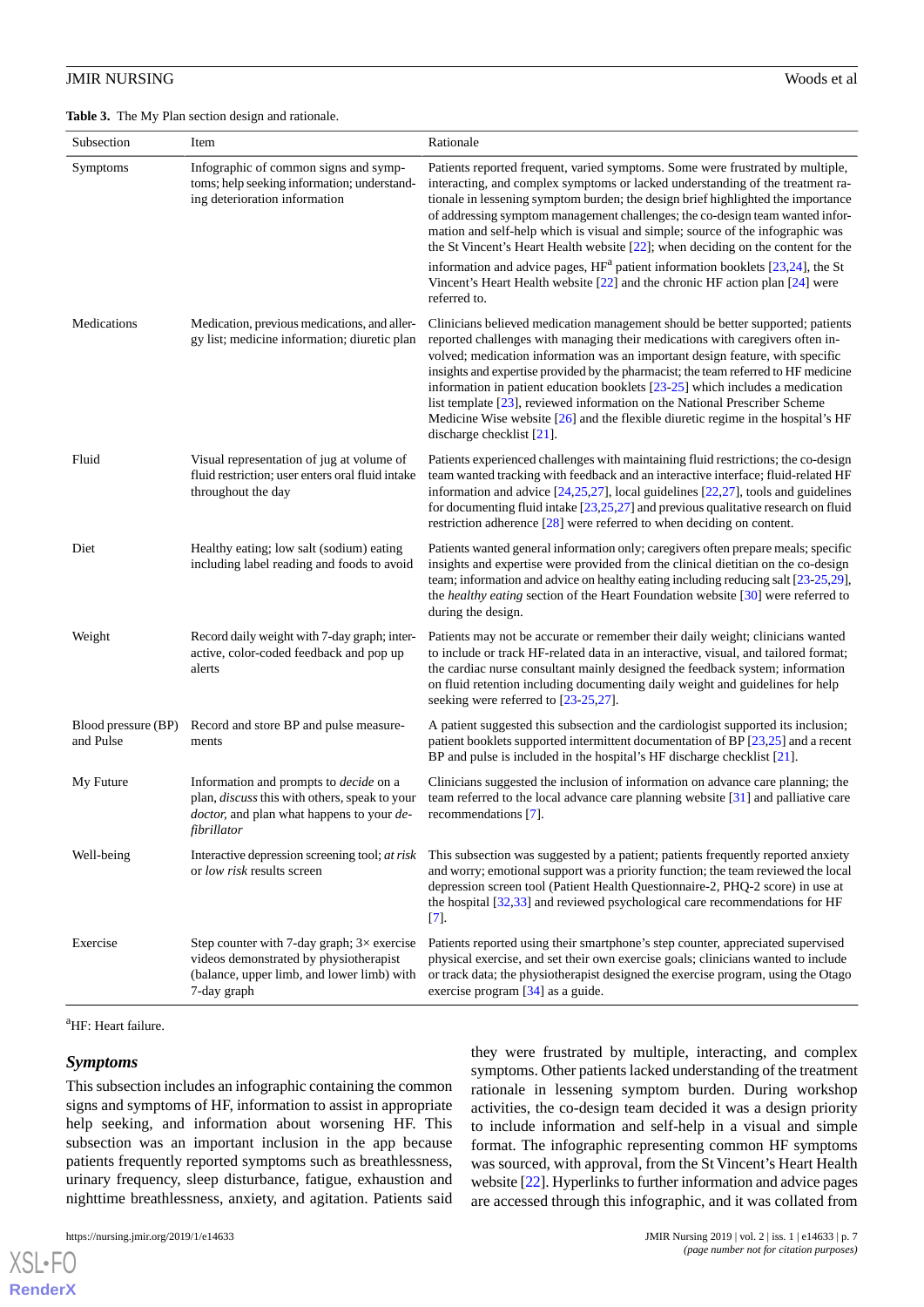patient information booklets [[23,](#page-10-22)[24](#page-11-1)], the St Vincent's Heart Health website [[22\]](#page-10-21), the chronic HF action plan [[24\]](#page-11-1) as well as the multidisciplinary team members themselves based on their clinical experience and expertise.

#### *Medication*

The medication component includes a list of current medications, previous medications, an allergy list, medicine information, and the patient's own diuretic plan. Clinicians thought it appropriate to facilitate improved medication management as a component that should be improved in current care. The pharmacist on the co-design team provided specific insight into the design of this subsection. Patients reported the disruption to their routine when medication prescriptions were changed and the inconsistent documenting of medication lists with some writing changes on scrap paper or even forgetting important changes in the reality of daily life. Family caregivers are sometimes involved in reminders, and patients reported taking tablets with them during outings; so, these realities of the daily management of medications were incorporated into the design of this subsection. During workshop activities where the subsection was further refined, the co-design team members prioritized medication information as an important design feature. The cardiac nurse consultant regularly caring for indigenous Australians saw value in including the color of the medication as a visual reminder. In regard to the literature, medication is a reported important component of HF self-management as per the information contained within the patient education booklets [[23-](#page-10-22)[25](#page-11-0)] which provides a written medication list template [\[23](#page-10-22)] and by the hospital literature with the flexible diuretic regime listed in the hospital's HF discharge checklist (Appendix F [[21\]](#page-10-20)). The National Prescriber Scheme Medicine Wise website [\[26](#page-11-2)] was also reviewed for general medicine information.

#### *Fluid*

This subsection comprises of the important fluid restriction guideline for HF. The page displays a visual representation of a measuring jug at the volume of fluid restriction tailored to the patient's restriction volume in the settings (commonly 1200 mL or 1500 mL per day). The jug gradually fills as users enter oral fluid intake throughout the day. Restricting fluid intake is likely the most important method to prevent fluid congestion alongside taking diuretic medications; however, patients commonly reported challenges with maintaining fluid restrictions in daily life, especially with thirst. Clinicians wanted to include or track data, and during design workshops, the co-design team emphasized that user feedback and an interactive interface were important. Information and advice [\[24](#page-11-1),[25](#page-11-0)[,27](#page-11-3)], local guidelines [[22](#page-10-21)[,27](#page-11-3)], and tools and guidelines regarding documenting fluid intake [[23,](#page-10-22)[25](#page-11-0),[27\]](#page-11-3) were local and national literature sources considered during the design. Previous qualitative research conducted in the same clinical setting regarding fluid restriction adherence was also referred to [[28\]](#page-11-4).

#### *Diet*

The diet component includes information for healthy eating, low salt (sodium) eating, label reading, and foods to avoid. Patients reported that they were not necessarily interested in calorie counting, so general information and advice on healthy eating including reducing salt [[23-](#page-10-22)[25](#page-11-0)[,29](#page-11-5)], recipe suggestions and the *healthy eating* section of Heart Foundation website [\[30](#page-11-6)] were consulted. These resources were deemed relevant to family caregivers who commonly prepare and/or assist with meal planning and cooking. Recommendations, advice, and insight regarding nutritional education were provided by the clinical dietitian on the co-design team.

#### *Weight*

Daily weight management in this subsection of the app gives the user the ability to record daily weight, view a 7-day weight trend on a bar graph, receive color-coded feedback based on this data and pop up alerts depending on stability of that day's weight in comparison to the dry weight set in the settings tab. Information on fluid retention including documenting daily weight and guidelines for help seeking [[23-](#page-10-22)[25](#page-11-0),[27\]](#page-11-3) throughout the literature was consulted, alongside specialist input from the 2 nurse practitioners on the co-design team who regularly assisted in managing the variations in weight due to fluid congestion in worsening HF. The patients interviewed had variable understandings regarding fluid management, reporting what they knew about dry weight and the concern about going 2 kg over their dry weight. Clinicians thought that the weight section was highly important to include in the apps design, specifically around tracking weight data over the longer term. The co-design team believed having an interactive and visual interface that was tailored to patient parameters improved its utility. The nurse consultant was particularly involved in the colorful design of the feedback alert system when weights varied from the dry weight.

#### *Blood Pressure and Pulse*

For some, self-monitoring of BP and pulse is important in HF. This *My Plan* subsection provides the option to record and store BP and pulse measurements. Clinicians generally supported the inclusion of patient data to track them; however, the inclusion of recording BP and pulse specifically, was inconsistent. One patient initially suggested the inclusion and the cardiologist agreed to it; however, the other clinicians believed it was not important enough to include especially comparative to other daily measures to track in HF. A second patient who does not self-monitor this data did not see it necessary to include in the app. Through ongoing discussions, it was decided this subsection would be included in the final design as the literature supports the intermittent documentation of BP  $[23,25]$  $[23,25]$  $[23,25]$  $[23,25]$ . Furthermore, the hospital's discharge checklist specifies recording a postural BP (measurements taken while sitting and standing) and nature of the pulse as either regular, irregular, or paced (Appendix F [[21\]](#page-10-20)).

#### *My Future*

This subsection relates to the long-term planning required for patients with HF. This section contains information and prompts to decide on a plan, discuss this with others, speak to their doctor, and plan what happens to their defibrillator (an implantable medical device) if they have one. The inclusion of this section was deemed relevant by clinicians, and patients on the co-design team agreed to its inclusion without providing specific input into its content. The team reviewed the local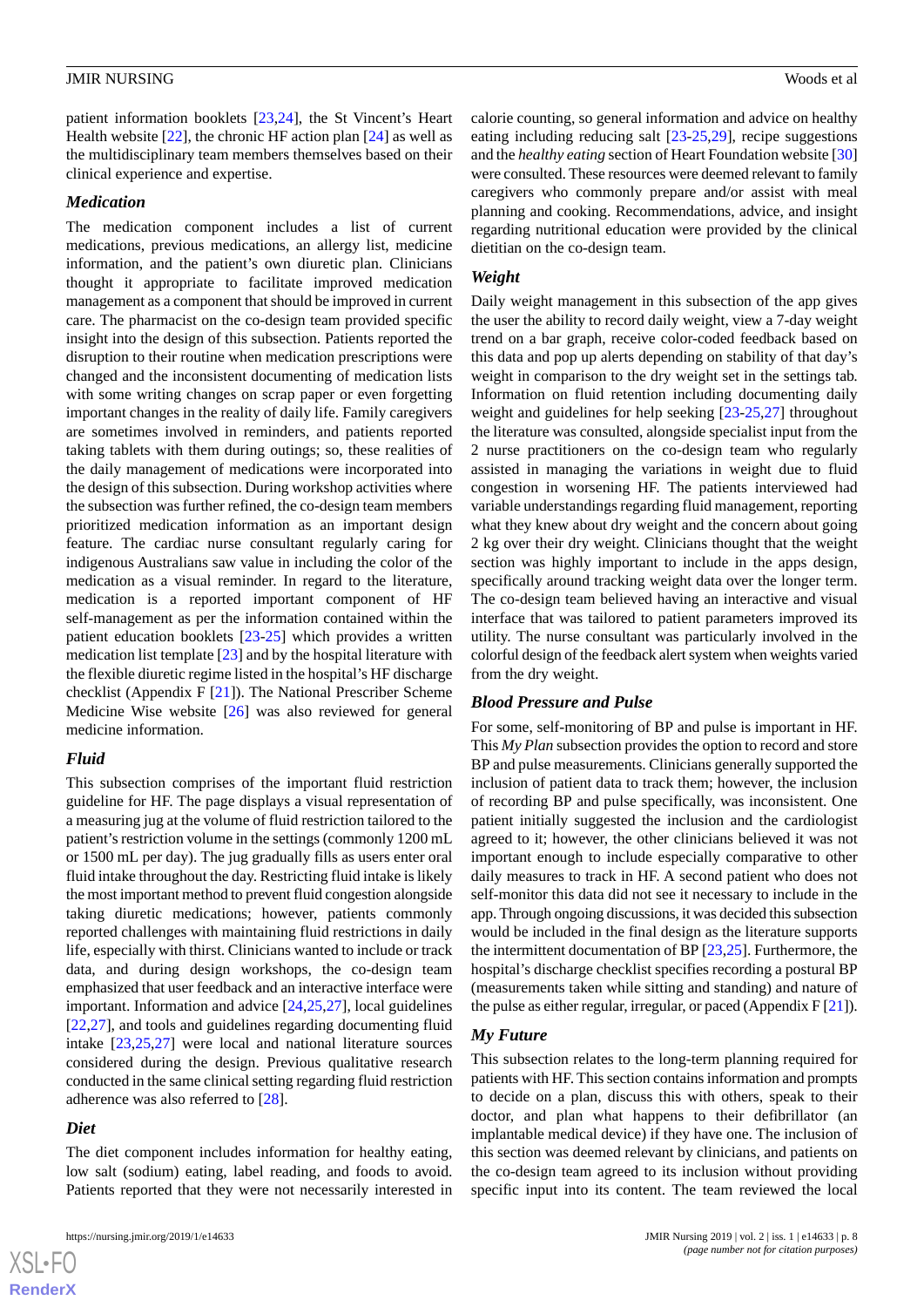advance care planning website [\[31](#page-11-7)] and palliative care recommendations for the multidisciplinary care of people with HF [\[7](#page-10-6)] as key literature sources.

#### *Well-Being*

The well-being component represents the psychological aspect of self-management. It contains an interactive depression screening tool, *at risk* or *low risk* results screens and information and advice pages. This section was suggested by a patient on the co-design team during the second design workshop as they felt it necessary to address the emotional support needed for people living with HF. In the interviews, patients reported the frequency of anxiety and worry. Patient needs included family, nature, mindfulness, and happiness demonstrated in 1 patient persona who balances quality of life with safety in HF in her pursuit to maintain well-being. The co-design team then conducted a literature review of the psychological care recommendations for HF [[7](#page-10-6)], and clinicians communicated their use of the depression screen tool (Patient Health Questionnaire-2, PHQ-2 score) [\[32](#page-11-8),[33\]](#page-11-9) routinely used in current practice. The PHQ-2 store is a 2-item validated questionnaire designed for the initial assessment of depression and anxiety in the primary care setting [\[32](#page-11-8),[33\]](#page-11-9) and precedes referral for specialized care in the local hospital setting.

#### *Exercise*

The exercise component has a step counter with 7-day graphical representation of daily steps. There was an inclusion of 3 exercise videos demonstrated by the physiotherapist—balance, upper limb, and lower limb—with a 7-day graph. Patient interviews uncovered that patients were using their smartphone's step counter, appreciate supervised physical exercise and set exercise goals, for example one patient setting a 2 km daily walk. Clinicians valued ability to track patient data in considering the relevance to the patient group, and physiotherapist on the co-design team designed the exercise program to the specific context. The Otago exercise program to prevent falls in older adults [[34\]](#page-11-10), a resource commonly referred to for this patient population, formed the basis of the content of the balance and lower-limb exercises.

## *Discussion*

#### **Principal Findings**

We have presented the final design of the *Care4myHeart* app which includes the home screen, a health management section, and a My Plan section. With the goal to support local patients with HF self-management and representing the opinions and perspectives of those who would use or recommend the novel app, we enlisted a co-design methodology. The strength of the context-specific co-design process to elicit the final design was the access to, and ongoing involvement of, key stakeholders and the relevant literature. However, the strength of context specificity is also a limitation to portability, and the final design is limited to the stakeholders involved in its development. These key strengths and limitations are explained further.

 $XS$  $\cdot$ FC **[RenderX](http://www.renderx.com/)**

#### **Strengths of the Co-Design Process to Achieve the Final Design**

The greatest strength of the co-design process to achieve the design outcomes was the involvement of clinicians, patients, and family caregivers. Drawing on best practice, the literature supports using collaborative, team-based processes to develop mHealth interventions [\[35](#page-11-11)]. The benefit of the approach to design was strategically coordinating stakeholder involvement within each development stage. As we progressed from the empathize and define phase to the ideate and prototype phase, we were able to achieve the intermediate design goals to input into the subsequent phases, ensuring efficiency of development to achieve the final design.

First, in the empathize and define phase, stakeholders were individually interviewed to understand their experiences, ensuring perspectives and opinions were appropriately defined. Appreciating the various interests of different stakeholders [\[35](#page-11-11)] by interviewing patients, caregivers and clinicians separately ensured a good understanding of health care challenge to be addressed in the design from many different standpoints. However, it was the careful emphasis on the *define* phase—where these experiences were visually represented in poster format—which facilitated cross-stakeholder empathy. Referred to as a mutual learning  $[36]$  $[36]$ , knowledge transfer between different stakeholders was maximized [[35\]](#page-11-11) in this process. Patient personas were a way to represent the important health care consumer voice, as patients are often passive in health care improvement activities [\[37](#page-11-13)] and traditionally excluded from design efforts [[17\]](#page-10-16). It has previously been shown that the benefit of documenting patient narratives on preferences, beliefs, and values is that it legitimizes their preferences [[38\]](#page-11-14). Equally, it was important to interview caregivers in HF, who in other settings have expressed distrust towards the health system due to feelings of role strain [\[39](#page-11-15)]. As a vessel for positive change in health care, the empathize and define phase in co-design presents a method of inclusion and mutual respect, ensuring that for caregivers (and indeed all stakeholders) are *more explicitly involved in the design of disease-management interventions* as recommended by Burke and colleagues (p. 736 [[39\]](#page-11-15)). The benefit of representing stakeholder experiences separately gives relevance to their specific needs and insights to be considered in the subsequent design stage.

Second, bringing stakeholders together was beneficial in the ideation phase for a fit-for-purpose design. Collaborative practices support design features that would be accepted by potential users and are technically feasible [\[35](#page-11-11)]. As suggested by Skeels and Pratt [[36\]](#page-11-12), the role of team members as *partners* in the design process was emphasized in our design process, allowing for the creation of a collaborative group dynamic where participants addressed each other directly [\[36](#page-11-12)] in design workshops. However, in this research, we were limited by the small number of patients who chose to attend the workshops. To account for this, design activities included the use of the design artefacts, commonly used in design workshops as a design strategy to provoke an alternate way of thinking, challenge perceptions or raise questions about conventions and assumptions [[17\]](#page-10-16). Design artefacts were considered a practical tool for co-design, spurring creativity, and supporting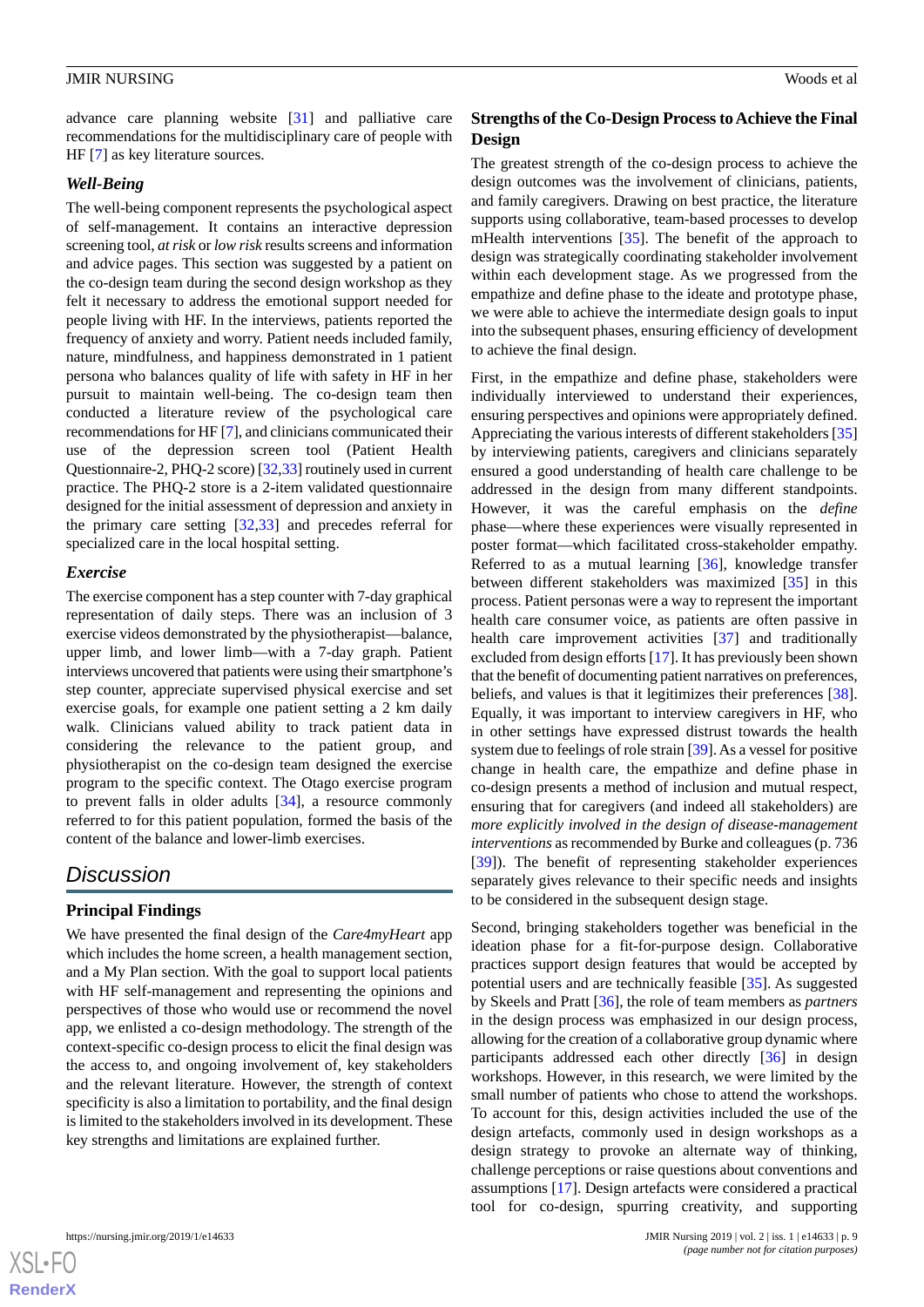meaningful participation [[16\]](#page-10-15) through discussion and collaborative decision making to achieve the conceptual design of the app by the end of the second workshop.

Finally, in the prototype phase, all stakeholders provided feedback independently to refine the wireframes. The overarching principal was that the design reflected the ideas generated by the group [\[36](#page-11-12)] even though stakeholder involvement was done individually. Content was written by clinicians with the relevant expertise, checked by patients for clarity, and iteratively refined until consensus was achieved. One-to-one feedback sessions facilitated a hands-on assessment of the digital prototype version for review. To maximize honest feedback and in appreciation of their voluntary participation, the nurse-lead offered a safe, respectful, and relaxed environment. Updating the prototype quickly meant they were engaged and valued in the creation of the innovation.

Another noteworthy contribution of this research was incorporating the literature, guidelines, and current practices into the design which strengthened the relevance of the app to the health care context. Clinicians aspired to develop this app as a self-management tool to be an adjunct offering in addition to existing HF care. To support clinicians in providing the expert care they aspired to provide, they were unanimous, it needed to include the locally relevant evidence-based information and be consistent with the self-management support literature they provide. The app aimed to supplement (not replace) other traditional formats of patient education (eg, patient information booklets [[23-](#page-10-22)[25](#page-11-0)]) as interventions that emphasize and reinforce the complexity of HF have been considered particularly valuable [[4\]](#page-10-3). Anderson and Emmerton [[5\]](#page-10-4) suggest pairing app interventions with health care professional input, advising against *leaving consumers to their mobile devices without periodic check-ups* (p. 594 [\[5](#page-10-4)]). The purposeful integration of the app to the health care setting is undoubtedly more likely to be achieved if it is developed within an existing health care environment, with only 2% of existing consumer mHealth apps connecting and communicating with provider health systems [[10\]](#page-10-9). Embedded practices and policies were, therefore, incorporated from early in the app's design to ensure consistency with the local execution of evidence-based care.

#### **Limitations of the Co-Design Process**

The outcomes of the design are limited by the stakeholders involved in the project. Each person had a role to play to positively impact the final design but also the potential to limit the design. For example, the nurse lead who facilitated the design activities had limited design experience and, thus, learned co-design processes as the project developed. A skilled facilitator in co-design chooses the right tools and provides the right environment to engage and inspire [[16\]](#page-10-15). In addition, study participants were drawn from local clinicians, patients, and

family caregivers who were a self-selecting group of volunteers. Therefore, the design outcomes are based perspectives from this limited, context-specific group of stakeholders, which would have biased the findings. From an organizational point of view, the hospital or university venture needed to be formalized as a research project which had implications on recruitment. In this case, ethical approval was required to obtain patient and family caregiver participation which means that not all target end users could be involved. Recruited participants were those with adequate literacy to understand the information sheet and consent form, and confidence to collaboratively engage with various stakeholders, many of whom are in positions of power in the health care setting. Future co-design projects should incorporate more diverse patient and family caregiver perspectives to ensure the health technology is relevant to as many consumers as possible and not limited in relevance to a homogenous patient population.

The strength of context specificity is also a limitation of the portability of the design. The Australian policy and current practices and procedures were included to address the needs of the local health care environment. Therefore, extra work in the design will be required to make the app relevant outside of the community in which it was designed, to be aligned with other health care environments and consumer needs.

## **Future Directions**

The first step is assessing patients' acceptance of such a tool to their current lifestyle. This research team has undertaken a usability study aimed to understand the experience of using the app with new subset of patients not involved in the design phase. Findings from the usability study will determine other features for inclusion in the next version and provide implications of consumer mHealth apps to self-management practices.

Co-design processes for context-specific digital health, particularly with the involvement of multiple stakeholders, should be evaluated for effectiveness. Currently, researchers are interrogating the process from the perspective of co-design participants and the nurse lead.

#### **Conclusions**

In this paper, the final, modular design of the consumer mHealth app for HF, *Care4myHeart*, was presented with the rationale associated with each app section and subsection. The design outcomes were elicited from a co-design process incorporating the active involvement of patients, family caregivers, and clinicians together with the local literature. In planning for utility and acceptability, health app development teams should strategically incorporate relevant stakeholders and the literature to design mHealth solutions which are rigorously designed from a solid evidence base and relevant to those who will use and recommend their use.

## **Acknowledgments**

The authors would like to thank the patients, family members, and clinicians for contributing their time and feedback in the development process. This research is supported by a St Vincent's Clinic Foundation grant and a scholarship from the District Nurses, Hobart.

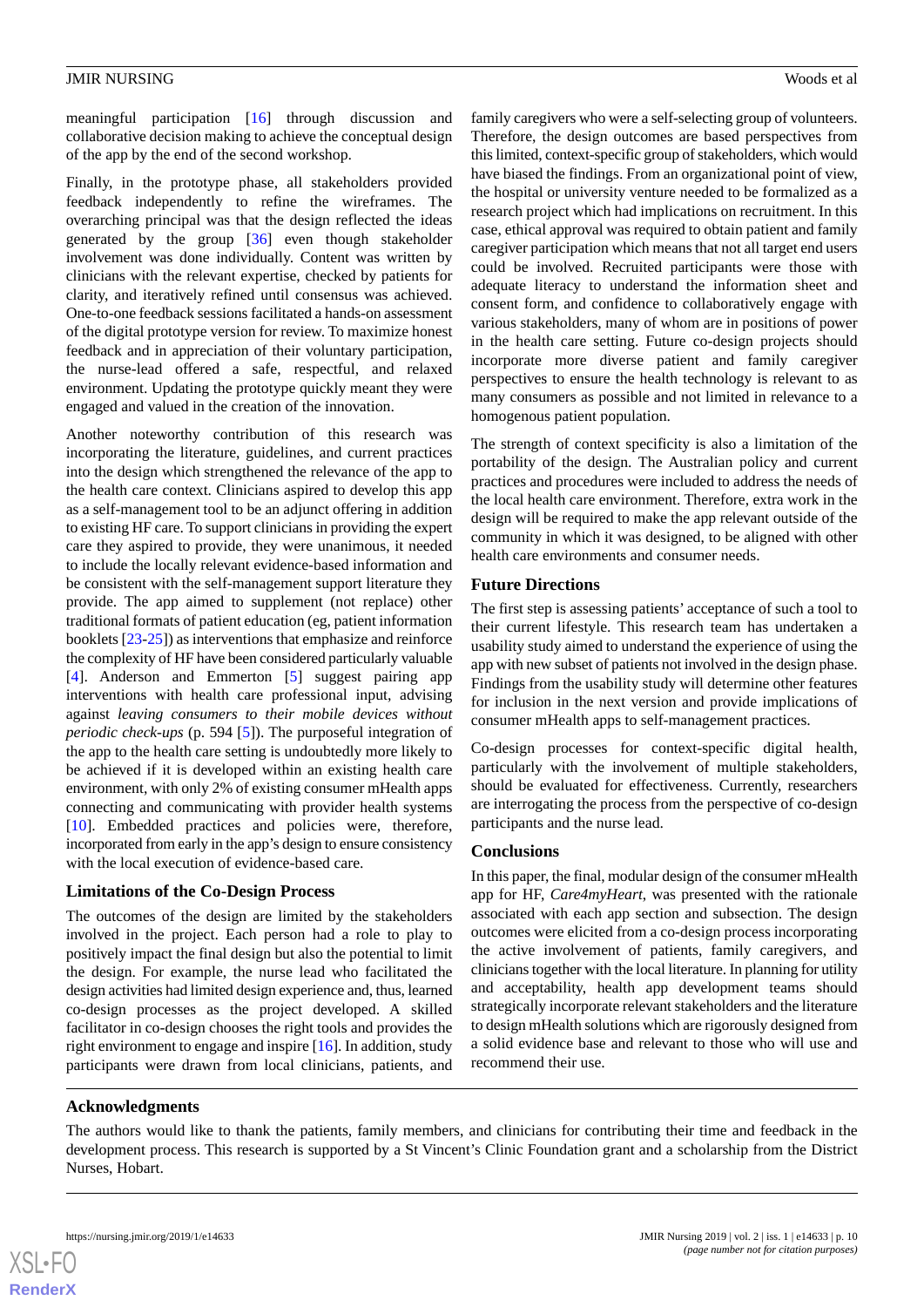### **Conflicts of Interest**

None declared.

#### <span id="page-10-0"></span>**References**

- <span id="page-10-1"></span>1. World Health Organization. 2017. Noncommunicable Diseases Progress Monitor 2017 URL[:https://www.who.int/nmh/](https://www.who.int/nmh/publications/ncd-progress-monitor-2017/en/) [publications/ncd-progress-monitor-2017/en/](https://www.who.int/nmh/publications/ncd-progress-monitor-2017/en/) [accessed 2019-02-08]
- <span id="page-10-2"></span>2. Ponikowski P, Anker SD, AlHabib KF, Cowie MR, Force TL, Hu S, et al. Heart failure: preventing disease and death worldwide. ESC Heart Fail 2014 Sep;1(1):4-25. [doi: [10.1002/ehf2.12005\]](http://dx.doi.org/10.1002/ehf2.12005) [Medline: [28834669](http://www.ncbi.nlm.nih.gov/entrez/query.fcgi?cmd=Retrieve&db=PubMed&list_uids=28834669&dopt=Abstract)]
- <span id="page-10-3"></span>3. Athilingam P, Jenkins BA, Zumpano H, Labrador MA. 'Mobile technology to improve heart failure outcomes: a proof of concept paper'. Appl Nurs Res 2018 Feb;39:26-33. [doi: [10.1016/j.apnr.2017.10.018\]](http://dx.doi.org/10.1016/j.apnr.2017.10.018) [Medline: [29422170](http://www.ncbi.nlm.nih.gov/entrez/query.fcgi?cmd=Retrieve&db=PubMed&list_uids=29422170&dopt=Abstract)]
- <span id="page-10-4"></span>4. Jaarsma T, Cameron J, Riegel B, Stromberg A. Factors related to self-care in heart failure patients according to the middle-range theory of self-care of chronic illness: a literature update. Curr Heart Fail Rep 2017 Apr;14(2):71-77 [\[FREE](http://europepmc.org/abstract/MED/28213768) [Full text\]](http://europepmc.org/abstract/MED/28213768) [doi: [10.1007/s11897-017-0324-1](http://dx.doi.org/10.1007/s11897-017-0324-1)] [Medline: [28213768](http://www.ncbi.nlm.nih.gov/entrez/query.fcgi?cmd=Retrieve&db=PubMed&list_uids=28213768&dopt=Abstract)]
- <span id="page-10-5"></span>5. Anderson K, Emmerton LM. Contribution of mobile health applications to self-management by consumers: review of published evidence. Aust Health Rev 2016 Nov;40(5):591-597. [doi: [10.1071/AH15162\]](http://dx.doi.org/10.1071/AH15162) [Medline: [26681206\]](http://www.ncbi.nlm.nih.gov/entrez/query.fcgi?cmd=Retrieve&db=PubMed&list_uids=26681206&dopt=Abstract)
- <span id="page-10-6"></span>6. Australian Health Ministers' Advisory Council. National Strategic Framework for Chronic Conditions. Australia: Australian Government; 2017.
- <span id="page-10-7"></span>7. Davidson P, Driscoll A, Huang N, Aho Z, Atherton J, Krum H, et al. Multidisciplinary Care for People With Chronic Heart Failure: Principles and Recommendations for Best Practice. Australia: National Heart Foundation of Australia; 2010.
- <span id="page-10-8"></span>8. IQVIA. 2017. The Growing Value of Digital Health Evidence and Impact on Human Health and the Healthcare System URL[:https://www.iqvia.com/institute/reports/the-growing-value-of-digital-health](https://www.iqvia.com/institute/reports/the-growing-value-of-digital-health) [accessed 2019-08-12]
- <span id="page-10-9"></span>9. Edwards L, Thomas C, Gregory A, Yardley L, O'Cathain A, Montgomery AA, et al. Are people with chronic diseases interested in using telehealth? A cross-sectional postal survey. J Med Internet Res 2014 May 8;16(5):e123 [[FREE Full text](https://www.jmir.org/2014/5/e123/)] [doi: [10.2196/jmir.3257\]](http://dx.doi.org/10.2196/jmir.3257) [Medline: [24811914\]](http://www.ncbi.nlm.nih.gov/entrez/query.fcgi?cmd=Retrieve&db=PubMed&list_uids=24811914&dopt=Abstract)
- <span id="page-10-10"></span>10. IQVIA. 2015. Patient Adoption of mHealth: Use, Evidence and Remaining Barriers to Mainstream Acceptance URL:[https:/](https://www.iqvia.com/-/media/iqvia/pdfs/institute-reports/patient-adoption-of-mhealth.pdf) [/www.iqvia.com/-/media/iqvia/pdfs/institute-reports/patient-adoption-of-mhealth.pdf](https://www.iqvia.com/-/media/iqvia/pdfs/institute-reports/patient-adoption-of-mhealth.pdf) [accessed 2019-08-12]
- <span id="page-10-11"></span>11. Hanlon P, Daines L, Campbell C, McKinstry B, Weller D, Pinnock H. Telehealth interventions to support self-management of long-term conditions: a systematic metareview of diabetes, heart failure, asthma, chronic obstructive pulmonary disease, and cancer. J Med Internet Res 2017 May 17;19(5):e172 [\[FREE Full text\]](https://www.jmir.org/2017/5/e172/) [doi: [10.2196/jmir.6688\]](http://dx.doi.org/10.2196/jmir.6688) [Medline: [28526671\]](http://www.ncbi.nlm.nih.gov/entrez/query.fcgi?cmd=Retrieve&db=PubMed&list_uids=28526671&dopt=Abstract)
- <span id="page-10-13"></span><span id="page-10-12"></span>12. Whitehead L, Seaton P. The effectiveness of self-management mobile phone and tablet apps in long-term condition management: a systematic review. J Med Internet Res 2016 May 16;18(5):e97 [[FREE Full text](https://www.jmir.org/2016/5/e97/)] [doi: [10.2196/jmir.4883](http://dx.doi.org/10.2196/jmir.4883)] [Medline: [27185295](http://www.ncbi.nlm.nih.gov/entrez/query.fcgi?cmd=Retrieve&db=PubMed&list_uids=27185295&dopt=Abstract)]
- <span id="page-10-14"></span>13. Hevner AR. A three cycle view of design science research. Scand J Inf Syst 2007;19(2):87-92 [[FREE Full text](http://aisel.aisnet.org/sjis/vol19/iss2/4)]
- <span id="page-10-15"></span>14. Woods L, Cummings E, Duff J, Walker K. Design thinking for mhealth application co-design to support heart failure self-management. Stud Health Technol Inform 2017;241:97-102. [Medline: [28809190\]](http://www.ncbi.nlm.nih.gov/entrez/query.fcgi?cmd=Retrieve&db=PubMed&list_uids=28809190&dopt=Abstract)
- <span id="page-10-17"></span><span id="page-10-16"></span>15. Stanford d.School. 2017. A Virtual Crash Course in Design Thinking URL[:https://dschool.stanford.edu/resources-collections/](https://dschool.stanford.edu/resources-collections/a-virtual-crash-course-in-design-thinking) [a-virtual-crash-course-in-design-thinking](https://dschool.stanford.edu/resources-collections/a-virtual-crash-course-in-design-thinking) [accessed 2017-03-17] [[WebCite Cache ID 78BCv3o6w\]](http://www.webcitation.org/
                                78BCv3o6w)
- 16. Blomkamp E. The promise of co-design for public policy. Aust J Publ Admin 2018 Mar 1;77(4):729-743. [doi: [10.1111/1467-8500.12310\]](http://dx.doi.org/10.1111/1467-8500.12310)
- <span id="page-10-18"></span>17. Lupton D. Towards design sociology. Soc Compass 2017 Oct 26;12(1):e12546. [doi: [10.1111/soc4.12546](http://dx.doi.org/10.1111/soc4.12546)]
- <span id="page-10-19"></span>18. Woods L, Cummings E, Duff J, Walker K. The Development and Use of Personas in a User-Centred mHealth Design Project. In: Proceedings of the 29th Australian Conference on Computer-Human Interaction. 2017 Presented at: OZCHI'17; November 28-December 1, 2017; Brisbane, Queensland, Australia p. 560-565 URL[:https://doi.org/10.1145/3152771.](https://doi.org/10.1145/3152771.3156186) [3156186](https://doi.org/10.1145/3152771.3156186) [doi: [10.1145/3152771.3156186](http://dx.doi.org/10.1145/3152771.3156186)]
- <span id="page-10-20"></span>19. Woods L, Cummings E, Duff J, Walker K. Partnering in digital health design: engaging the multidisciplinary team in a needs analysis. Stud Health Technol Inform 2018;252:176-181. [doi: [10.3233/978-1-61499-890-7-176](http://dx.doi.org/10.3233/978-1-61499-890-7-176)] [Medline: [30040702\]](http://www.ncbi.nlm.nih.gov/entrez/query.fcgi?cmd=Retrieve&db=PubMed&list_uids=30040702&dopt=Abstract)
- <span id="page-10-22"></span><span id="page-10-21"></span>20. Woods L, Cummings E, Duff J, Walker K. Conceptual design and iterative development of a mhealth app by clinicians, patients and their families. Stud Health Technol Inform 2018;252:170-175. [doi: [10.3233/978-1-61499-890-7-170\]](http://dx.doi.org/10.3233/978-1-61499-890-7-170) [Medline: [30040701](http://www.ncbi.nlm.nih.gov/entrez/query.fcgi?cmd=Retrieve&db=PubMed&list_uids=30040701&dopt=Abstract)]
- 21. ACI Cardiac Network. NSW Clinical Service Framework For Chronic Heart Failure 2016. Chatswood, NSW, Australia: Agency for Clinical Innovation; 2017.
- 22. St Vincent's Heart Health. Heart Failure URL:<https://www.svhhearthealth.com.au/conditions/heart-failure> [accessed 2019-05-06] [\[WebCite Cache ID 78B90TFoN](http://www.webcitation.org/
                                78B90TFoN)]
- 23. National Heart Foundation of Australia. 2016. Living Well With Heart Failure: Information to Help You Feel BetterURL:[https://www.heartfoundation.org.au/images/uploads/publications/](https://www.heartfoundation.org.au/images/uploads/publications/Living_well_with_heart_failure_-_Information_to_help_you_feel_better.pdf) Living well with heart failure - Information to help you feel better.pdf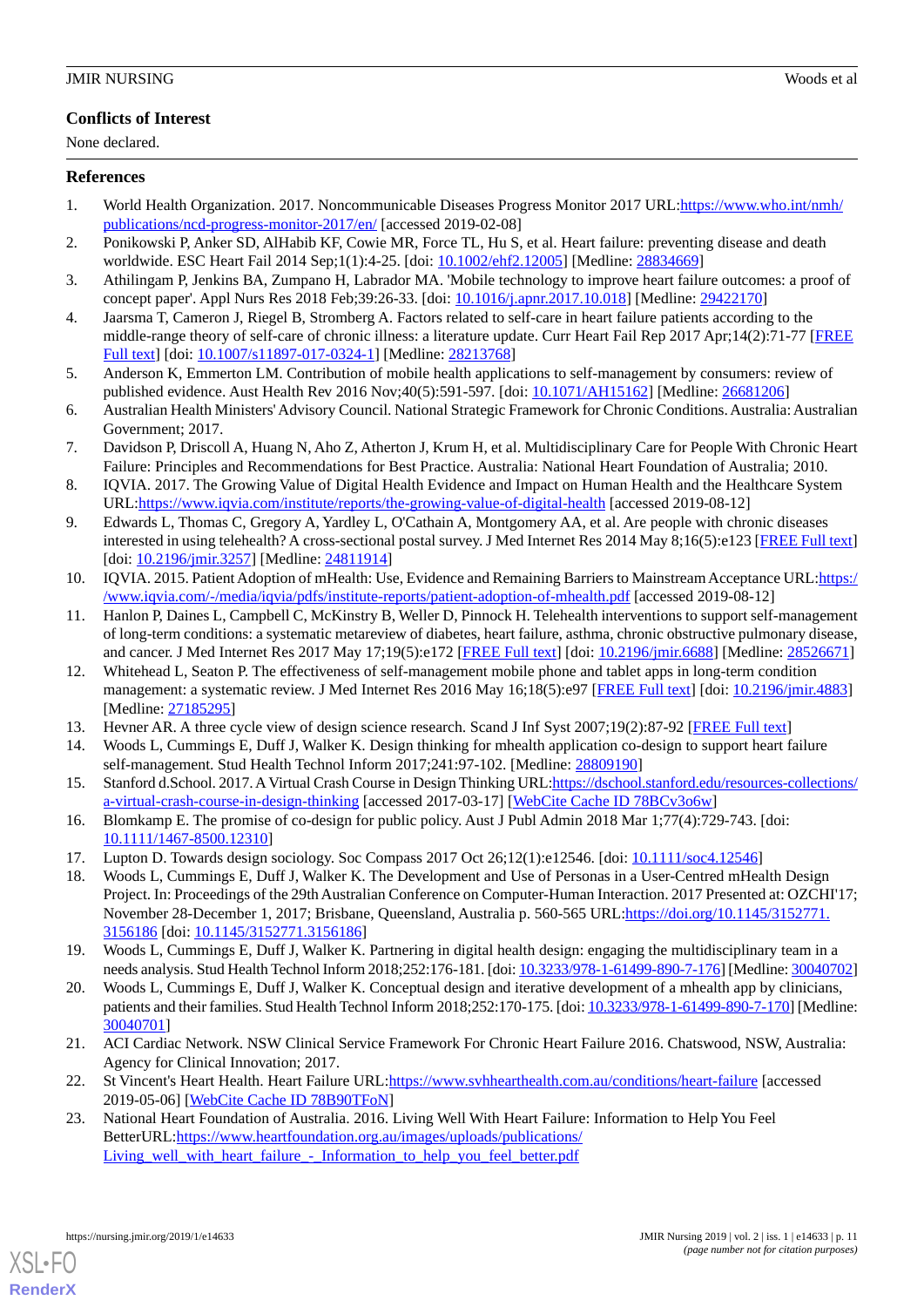- <span id="page-11-1"></span>24. National Heart Foundation of Australia. 2012. Living Well With Chronic Heart FailureURL:[http://www.heartonline.org.au/](http://www.heartonline.org.au/media/DRL/Living_well_with_heart_failure_booklet.pdf) [media/DRL/Living\\_well\\_with\\_heart\\_failure\\_booklet.pdf\[](http://www.heartonline.org.au/media/DRL/Living_well_with_heart_failure_booklet.pdf)[WebCite Cache ID](http://www.webcitation.org/
                                http://www.heartonline.org.au/media/DRL/Living_well_with_heart_failure_booklet.pdf)
- <span id="page-11-0"></span>http://www.heartonline.org.au/media/DRL/Living\_well\_with\_heart\_failure\_booklet.pdf
- <span id="page-11-2"></span>25. National Heart Foundation of Australia. Heart Information: Living Every Day with My Heart Failure. Australia: National Heart Foundation of Australia; 2011.
- <span id="page-11-3"></span>26. NPS MedicineWise. 2018. URL:*https://www.nps.org.au/* [accessed 2019-05-07] [[WebCite Cache ID 78BAqhijY\]](http://www.webcitation.org/
                                78BAqhijY)
- <span id="page-11-4"></span>27. Queensland Health. 2017. Controlling Fluid Intake URL[:https://www.health.qld.gov.au/\\_\\_data/assets/pdf\\_file/0011/152030/](https://www.health.qld.gov.au/__data/assets/pdf_file/0011/152030/renal_fluidctrl.pdf) [renal\\_fluidctrl.pdf](https://www.health.qld.gov.au/__data/assets/pdf_file/0011/152030/renal_fluidctrl.pdf) [accessed 2019-08-12]
- <span id="page-11-5"></span>28. Woods LS, Walker KN, Duff JS. Perceptions of fluid restriction self-care in heart failure. Br J Card Nurs 2018 May 2;13(5):236-242 [[FREE Full text](https://doi.org/10.12968/bjca.2018.13.5.236)] [doi: [10.12968/bjca.2018.13.5.236](http://dx.doi.org/10.12968/bjca.2018.13.5.236)]
- <span id="page-11-6"></span>29. National Heart Foundation of Australia. 2012. Heart Healthy Tips URL:[https://www.heartfoundation.org.au/images/uploads/](https://www.heartfoundation.org.au/images/uploads/publications/Heart-Healthy-Tips-English.pdf) [publications/Heart-Healthy-Tips-English.pdf](https://www.heartfoundation.org.au/images/uploads/publications/Heart-Healthy-Tips-English.pdf)
- <span id="page-11-7"></span>30. National Heart Foundation of Australia. 2018. Healthy Eating URL[:https://www.heartfoundation.org.au/](https://www.heartfoundation.org.au/healthy-eating) healthy-eating [[WebCite Cache ID 78BEd0ely\]](http://www.webcitation.org/
                                78BEd0ely)
- <span id="page-11-8"></span>31. NSW Health. 2016. Advance Care Planning URL[:http://www.health.nsw.gov.au/patients/acp/pages/default.aspx](http://www.health.nsw.gov.au/patients/acp/pages/default.aspx) [accessed 2018-08-15] [\[WebCite Cache ID 78BF82qRK](http://www.webcitation.org/
                                78BF82qRK)]
- <span id="page-11-9"></span>32. Kroenke K, Spitzer RL, Williams JB. The Patient Health Questionnaire-2: validity of a two-item depression screener. Med Care 2003 Nov;41(11):1284-1292. [doi: [10.1097/01.MLR.0000093487.78664.3C](http://dx.doi.org/10.1097/01.MLR.0000093487.78664.3C)] [Medline: [14583691\]](http://www.ncbi.nlm.nih.gov/entrez/query.fcgi?cmd=Retrieve&db=PubMed&list_uids=14583691&dopt=Abstract)
- <span id="page-11-10"></span>33. Arroll B, Goodyear-Smith F, Crengle S, Gunn J, Kerse N, Fishman T, et al. Validation of PHQ-2 and PHQ-9 to screen for major depression in the primary care population. Ann Fam Med 2010;8(4):348-353 [[FREE Full text\]](http://www.annfammed.org/cgi/pmidlookup?view=long&pmid=20644190) [doi: [10.1370/afm.1139\]](http://dx.doi.org/10.1370/afm.1139) [Medline: [20644190](http://www.ncbi.nlm.nih.gov/entrez/query.fcgi?cmd=Retrieve&db=PubMed&list_uids=20644190&dopt=Abstract)]
- <span id="page-11-11"></span>34. Campbell A, Robertson MC. Otago Exercise Programme: To Prevent Falls in Older Adults. New Zealand: Accident Compensation Corporation; 2003.
- <span id="page-11-12"></span>35. Matthew-Maich N, Harris L, Ploeg J, Markle-Reid M, Valaitis R, Ibrahim S, et al. Designing, implementing, and evaluating mobile health technologies for managing chronic conditions in older adults: a scoping review. JMIR Mhealth Uhealth 2016 Jun 9;4(2):e29 [\[FREE Full text\]](https://mhealth.jmir.org/2016/2/e29/) [doi: [10.2196/mhealth.5127](http://dx.doi.org/10.2196/mhealth.5127)] [Medline: [27282195\]](http://www.ncbi.nlm.nih.gov/entrez/query.fcgi?cmd=Retrieve&db=PubMed&list_uids=27282195&dopt=Abstract)
- <span id="page-11-14"></span><span id="page-11-13"></span>36. Skeels MM, Pratt W. Participatory design with health consumers. AMIA Annu Symp Proc 2008 Nov 6:1136. [Medline: [18999037](http://www.ncbi.nlm.nih.gov/entrez/query.fcgi?cmd=Retrieve&db=PubMed&list_uids=18999037&dopt=Abstract)]
- <span id="page-11-15"></span>37. Robert G, Cornwell J, Locock L, Purushotham A, Sturmey G, Gager M. Patients and staff as codesigners of healthcare services. Br Med J 2015 Feb 10;350:g7714. [doi: [10.1136/bmj.g7714\]](http://dx.doi.org/10.1136/bmj.g7714) [Medline: [25670179\]](http://www.ncbi.nlm.nih.gov/entrez/query.fcgi?cmd=Retrieve&db=PubMed&list_uids=25670179&dopt=Abstract)
- 38. Ekman I, Swedberg K, Taft C, Lindseth A, Norberg A, Brink E, et al. Person-centered care--ready for prime time. Eur J Cardiovasc Nurs 2011 Dec;10(4):248-251. [doi: [10.1016/j.ejcnurse.2011.06.008\]](http://dx.doi.org/10.1016/j.ejcnurse.2011.06.008) [Medline: [21764386](http://www.ncbi.nlm.nih.gov/entrez/query.fcgi?cmd=Retrieve&db=PubMed&list_uids=21764386&dopt=Abstract)]
- 39. Burke RE, Jones J, Ho PM, Bekelman DB. Caregivers' perceived roles in caring for patients with heart failure: what do clinicians need to know? J Card Fail 2014 Oct;20(10):731-738. [doi: [10.1016/j.cardfail.2014.07.011](http://dx.doi.org/10.1016/j.cardfail.2014.07.011)] [Medline: [25084216](http://www.ncbi.nlm.nih.gov/entrez/query.fcgi?cmd=Retrieve&db=PubMed&list_uids=25084216&dopt=Abstract)]

## **Abbreviations**

**BP:** blood pressure **HF:** heart failure **mHealth:** mobile health **PHQ-2:** Patient Health Questionnaire-2

*Edited by E Borycki; submitted 07.05.19; peer-reviewed by J Cameron, Å Revenäs, P Athilingam, P Vandekerckhove, B McKinstry, C Magnusson; accepted 25.07.19; published 23.09.19*

*Please cite as:*

*Woods L, Duff J, Roehrer E, Walker K, Cummings E Design of a Consumer Mobile Health App for Heart Failure: Findings From the Nurse-Led Co-Design of Care4myHeart JMIR Nursing 2019;2(1):e14633 URL: <https://nursing.jmir.org/2019/1/e14633> doi: [10.2196/14633](http://dx.doi.org/10.2196/14633) PMID:*

©Leanna Woods, Jed Duff, Erin Roehrer, Kim Walker, Elizabeth Cummings. Originally published in JMIR Nursing Informatics (https://nursing.jmir.org), 23.09.2019 This is an open-access article distributed under the terms of the Creative Commons Attribution License (https://creativecommons.org/licenses/by/4.0/), which permits unrestricted use, distribution, and reproduction in any medium, provided the original work, first published in the Journal of Medical Internet Research, is properly cited. The complete